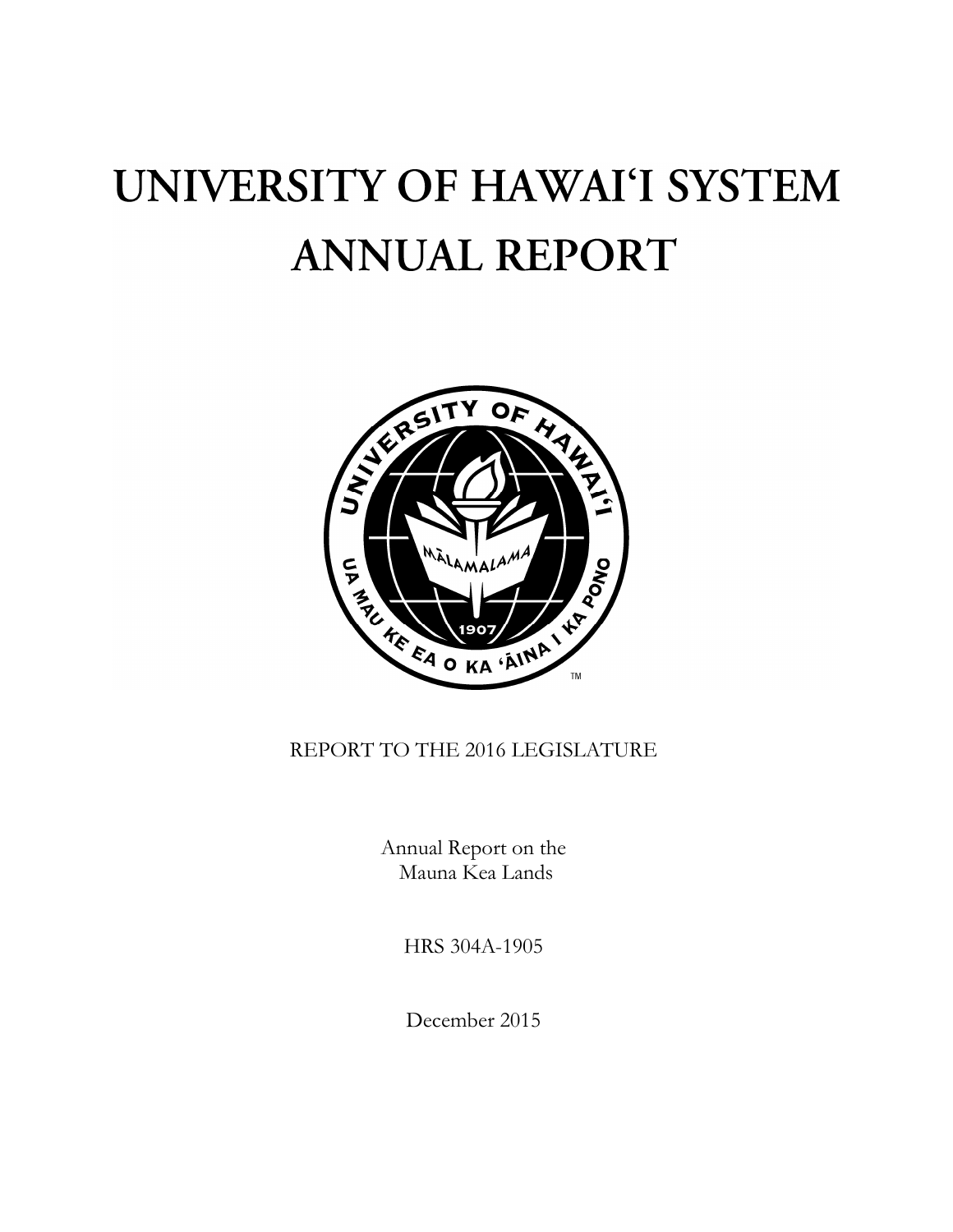## REPORT TO THE HAWAIʻI STATE LEGISLATURE

# HRS 304A-1905 Annual Report on the Mauna Kea Lands

Pursuant to HRS §304A-1905 ("Mauna Kea Lands; reporting requirements"), the University of Hawaiʻi respectfully submits its report on the status of the Mauna Kea lands activities, current and pending lease agreements and fees, the status of current and pending administrative rules, income and expenditures of the Mauna Kea lands special fund established in section 304A-2170 and any other issues that may impact the activities on Mauna Kea.

### Current and pending lease agreements and fees

In 1964 the Hawaiʻi State Legislature passed concurrent resolution S. C. R. 16 stating that the **"***State of Hawaii and its citizenry are most desirous and willing to co-operate and aid in the promotion of our nation's space program and research to the benefit of the County of Hawaii, the state and the nation."* It was resolved that the Governor set aside and establish an appropriate area on the summit of Mauna Kea for the installation and operation of telescope observatory and astronomical activities*.* In 1968 the Mauna Kea Science Reserve (Science Reserve) was established and the DLNR and UH entered into an agency-to-agency lease granting UH a lease of the Science Reserve for a term expiring on December 31, 2033. The lease is gratis, a common practice for leases between government agencies.

In a State of Hawaiʻi-UH effort to establish astronomy as a viable research endeavor and making Hawaiʻi a center for astronomical research, the University entered into subleases with 11 organizations for the purpose of operating astronomical observatories. All subleases were approved by the BLNR and are co-terminus with the University's General Lease. Each sub lessee is obligated to provide a guaranteed percentage of viewing time to the UH. Viewing time provides invaluable advantages for advancing Hawaii's only state funded institute of higher education, UH, as a center for excellence in research, including astronomy, and to be recognized today as one of the nation's leading research institutions. At little cost and risk to the State, UH's recognized center of excellence for astronomical research contributes significantly to the State of Hawaiiʻs efforts to expand its high technology sector. The economic impact of astronomy in the state in 2012 was \$168 million, with the largest impacts found on Hawaiʻi Island and Honolulu, \$91 and \$68 million, respectively. Additional benefits accrue to the State and local communities through opportunities in scientific, professional, technical and administrative employment within the local community.

#### Current and pending administrative rules

Act 132 (SLH 2009) authorizes the UH to adopt administrative rules pursuant to chapter 91 to regulate public and commercial activities on UH management lands. Prior to developing administrative rules, UH met conditions imposed by the BLNR when it approved the Mauna Kea Comprehensive Management Plan (CMP) on April 9, 2009. One of the conditions requires UH to submit a public access sub plan for BLNR approval. The BLNR required that the public access sub plan, along with three other sub plans - cultural resources management plan, natural resources management plan and a decommissioning plan - be submitted within one year of approval. The purpose of the public access plan is to provide guidance to the University in addressing public access in UH management areas, and the plan's objective is to provide a set of